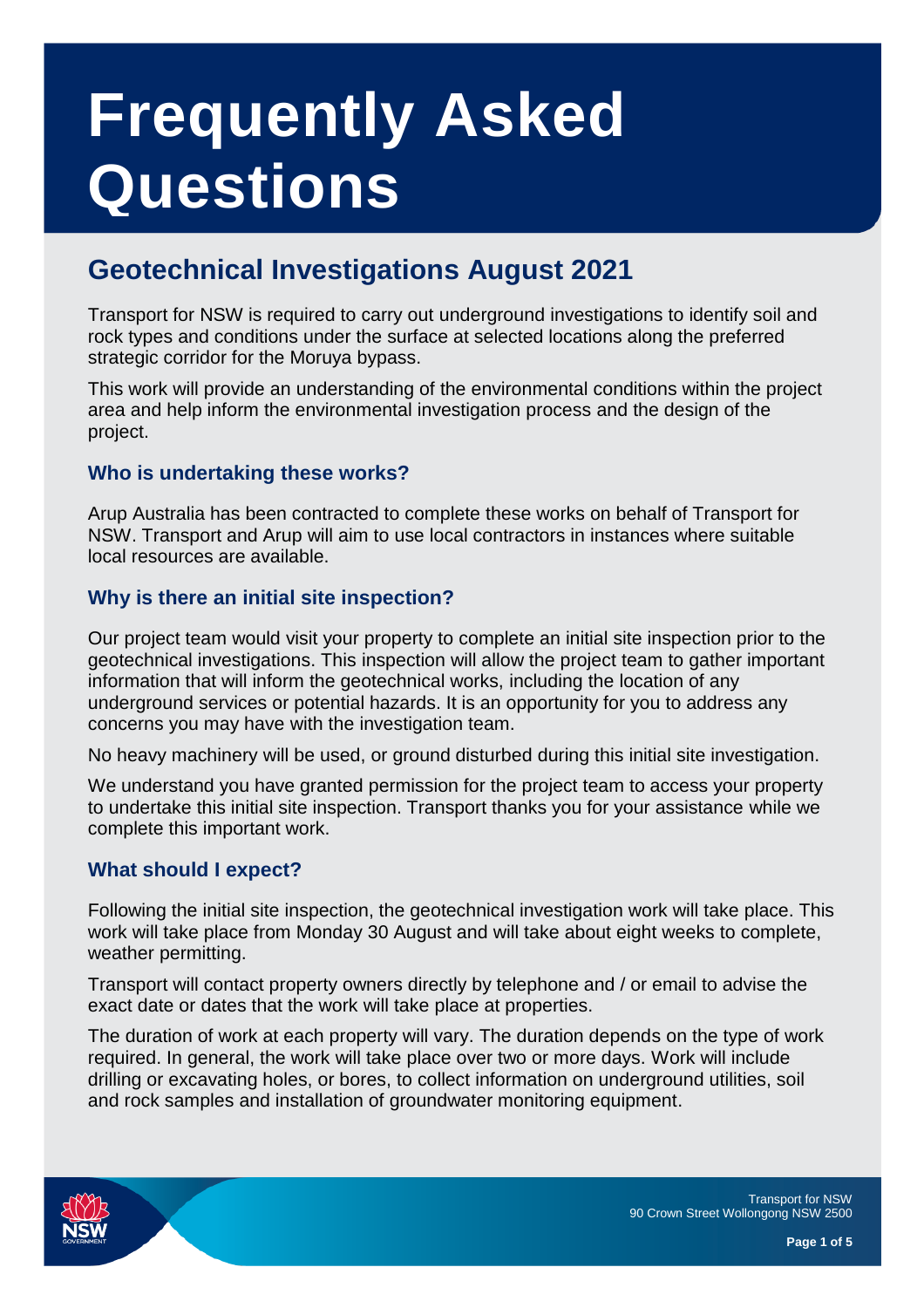#### **How will we work with property owners and tenants?**

Before starting geotechnical work, we will call you to arrange a time for members of the project team to visit your property, usually as part of the site investigation process. If you are unavailable when the team visits, they will follow up with a phone call.

We can answer questions address any concerns and discuss any particular site issues about the geotechnical investigations at this stage to help us minimise impacts on your property and daily activities, where possible. We will then schedule an appointment for the work to begin on your property. We will make a reasonable attempt to adjust the timing of work to better fit property owner and tenant schedules or preferred times.

Photos of the property will be taken before geotechnical work begins to ensure the property is restored to existing conditions.

#### **What type of works are being undertaken?**

There are two types of works being undertaken: borehole drilling and test pit excavation.

These types of investigations provide detailed data that will help the project team to assess and mitigate potential hazards and inform the project's environmental assessment process and design.

#### **What is borehole drilling?**

The borehole drilling will use machinery similar to the images at the bottom of this document. A float will need to be parked somewhere safe, within the property if possible, to be able to take materials from the drill rig.

With landowner approval, the float will then remain onsite for the duration of the drilling for that property.

All borehole drilling will be carried out under the full-time supervision of Field Engineers.

Boreholes are expected to range from six to 20 metres in depth and will be backfilled with spoil and grouted upon completion.

Several boreholes will have groundwater monitoring equipment installed and will require ongoing access to collect data. Landowners will be informed of monitoring locations and the frequency of data collection prior to equipment being installed.

#### **What is test pit excavation?**

Machinery similar to the photo at the bottom of this document will be used for test pit excavation. A float will need to be parked somewhere safe within the property, if possible, to be able to off-load the backhoe or excavator. A photo of a float can be viewed at the bottom of this document.

With landowner approval, the float will then remain onsite for the duration of the excavation scope for that property.

#### **What equipment is being used for geotechnical work?**

The equipment used for geotechnical work will vary depending on the constraints and soil types of each property and may include: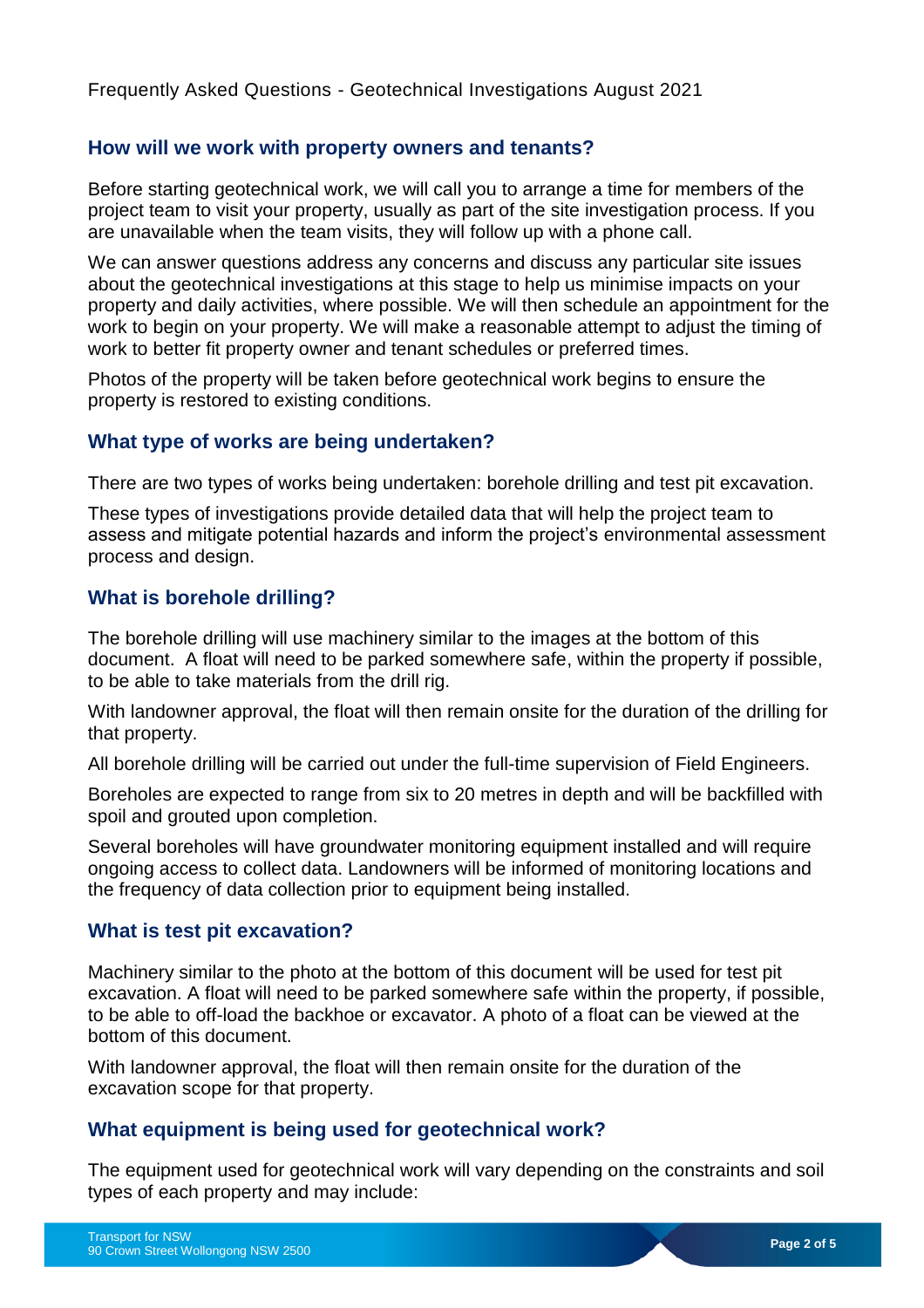- a tracked drill rig
- an excavator with up to 20-tonne capacity
- an 8 tonne backhoe
- large trucks for transporting equipment.

Images of these equipment and vehicles are at the bottom of this document.

# **What if my property is damaged during geotechnical work?**

Transport will do everything possible to prevent damage to your property and doesn't expect damage to occur. During the site investigations, Transport will take "before" photos to confirm existing conditions of the property and to ensure the property is restored to existing conditions after work is complete. We expect restoration will be at completion of excavation associated with geotechnical investigations. In the unlikely event that damage occurs, we will repair it.

# **Is it safe for me to stay at home or at my business while geotechnical work is happening on my property?**

Yes, it is safe for property owners, tenants, and customers to be present while this work is going on. However, you will not be permitted within five metres of the geotechnical activities for safety reasons. In particular, we recommend that children and pets stay away from geotechnical equipment. While equipment can vary by property, on this occasion works will typically be completed with an excavator or backhoe.

#### **Is this work COVIDSafe?**

For the safety of the community and workers, project teams have COVIDSafe plans in place. COVIDSafe plans consider field investigation work in the project area and travel to and from site and incorporate up to date NSW Health advice.

For the safety of the community and workers, project teams have COVIDSafe plans in place. COVIDSafe plans consider field investigation work in the project area and travel to and from site and incorporate up to date NSW Health advice.

As of August 2021, anyone travelling from the Newcastle/Hunter region and Greater Sydney region (including the Blue Mountains, Central Coast, Wollongong and Shellharbour) into the region for essential work requires a COVID-19 test on a weekly basis. Proof of a negative COVID-19 test is required at all times. Any team member travelling from these areas must comply with the stay at home order while in regional NSW. Additional rules and testing are applied to workers from some local areas in Greater Sydney.

All work will be undertaken outdoors and in remote areas where social distancing can be followed.

Team members will always follow NSW Health social distancing guidelines if interactions with the community are required. To protect everyone's health we are:

- Limiting face to face meetings with stakeholders by arranging phone meetings where possible
- Wearing a mask when a face to face interactions are required, and maintaining a 1.5 metre distance and not shaking hands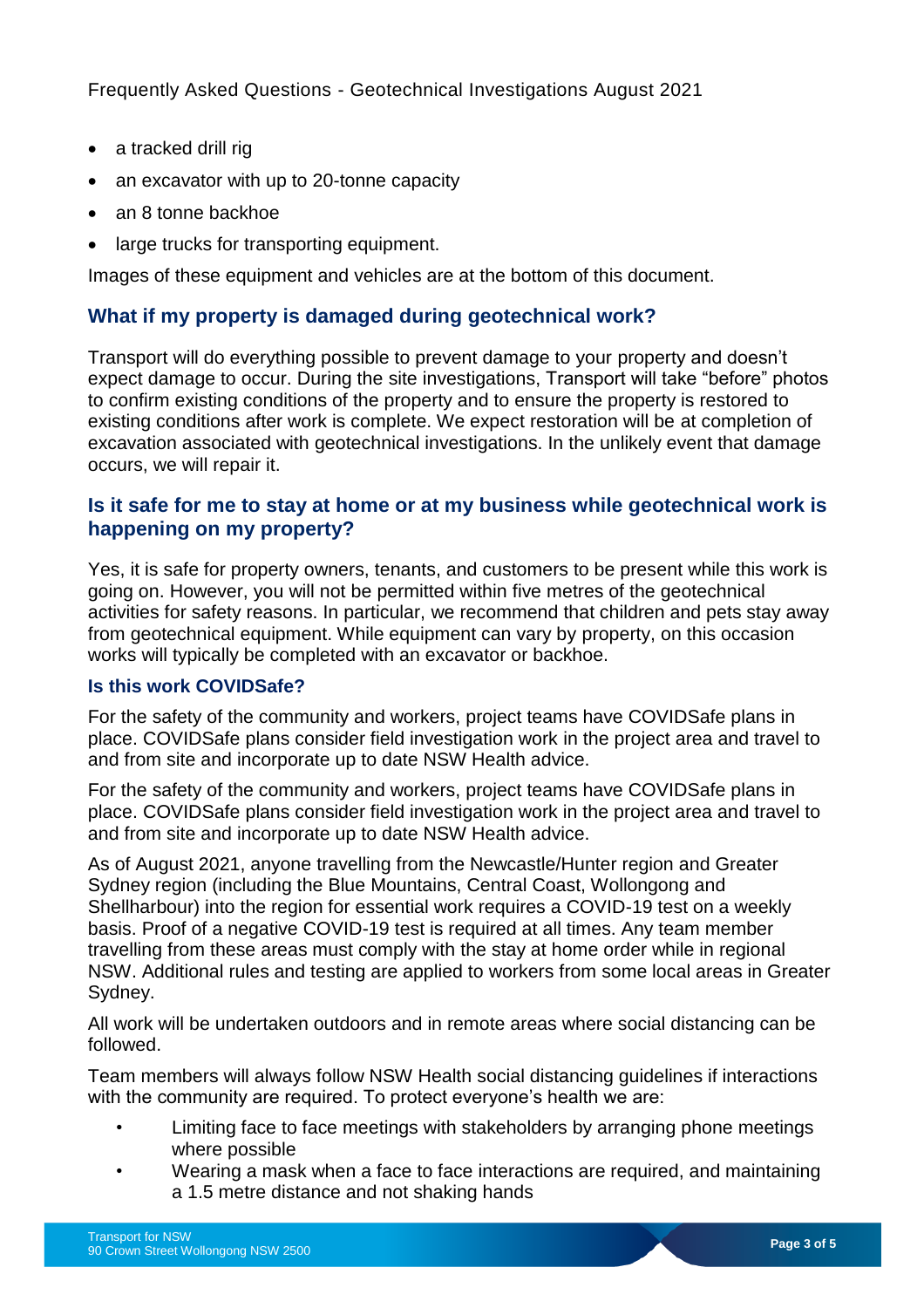Frequently Asked Questions - [Geotechnical Investigations August 2021](#page-0-0)

• Encouraging the community to phone or email the project team. We will also provide regular communication on our website, email and by notification letters for work occurring near you.

Our teams are monitoring the situation and Transport will keep the community updated with any changes.

# **Images of equipment and vehicles**





A tracked drill rig floated on the back of a truck

A support vehicle



A typical borehole drill set up